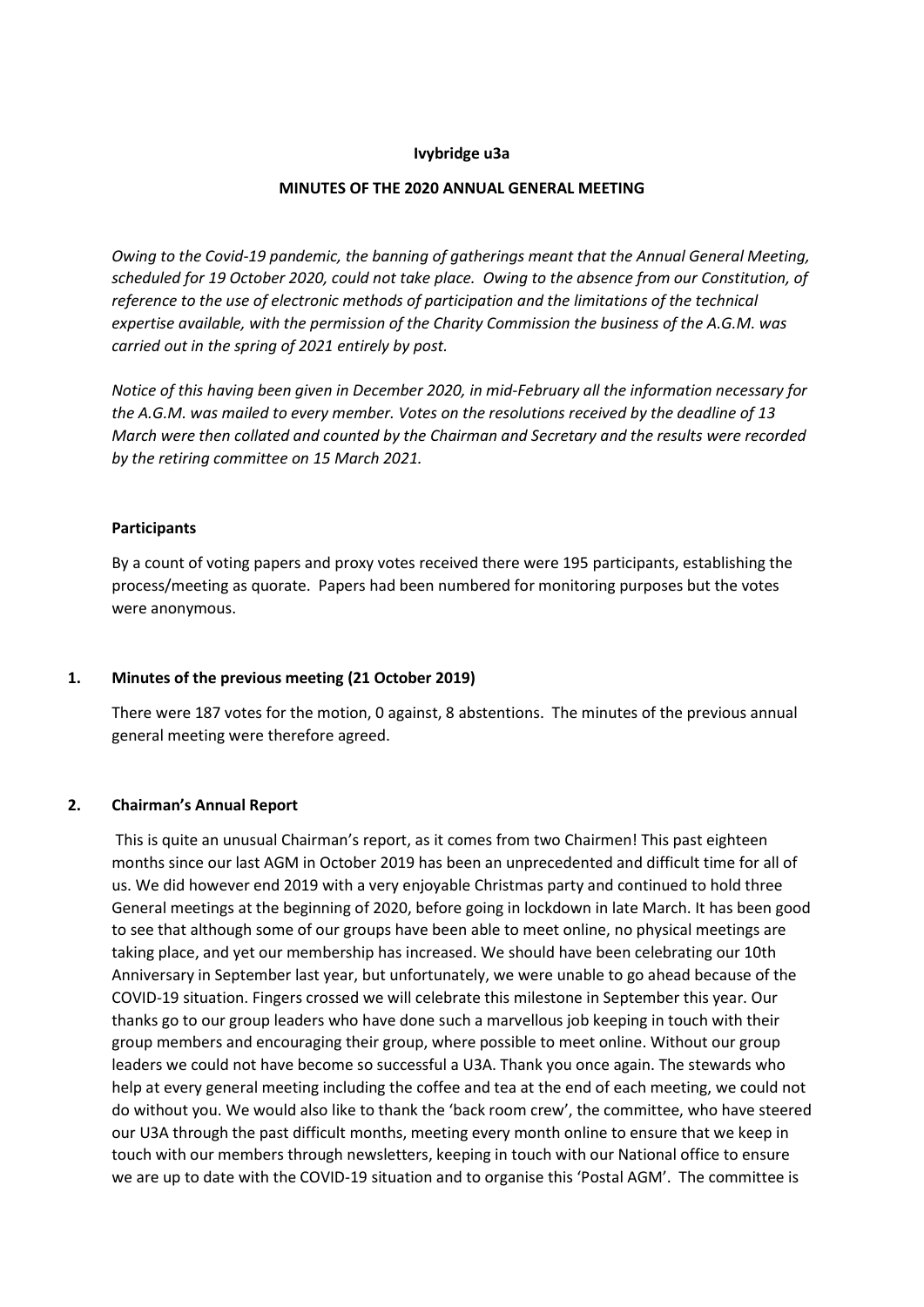indeed the backbone of Ivybridge U3A and each and every member of the committee plays an important part. We would also like to thank you the members for your support and patience at this time. We are all eager to get back to our groups and activities and meet up with the friends we have made through the U3A, so let us hope that we are able to do that as soon as possible.

Bea Naylor – Retired Chairman Val Carmichael – Chairman 1st Jan 2021 –

## 3. Annual financial report and accounts

 This has been an extraordinary year and our accounts reflect that. Last year many people renewed their membership before the end of the previous financial year, thereby inflating the membership income figure. This year's accounts show, in effect, the rump of renewals that fell due in October 2019 and no renewals for the year 2019/20 due to the extension of the membership year until 31 March 2021. From February 2020 there was much reduced activity in all areas specific to Ivybridge U3A and this is evident in the accounts. Only national commitments, such as Third Age Trust Membership and TAM magazine mailing costs remained at previous levels. Sundry Costs include committee expenses, a thank-you event for all Group Leader and helpers, a wreath for Remembrance Day and the cost of holding New Members coffee mornings. The membership fee for 2021/22 will remain unchanged but I will be proposing an increase in fees next year to cover the costs of adopting the Beacon Management System, to cover a previously introduced increase to direct mailing costs for the TAM magazine, and a rise in Third Trust Membership scheduled to take effect in 2022. Finally, I intend to change the financial year to bring us more in line with the fiscal year. This will mean that the next accounts will cover 1 September 2020 to 31 March 2022.

Christine Smith, Honorary Treasurer

# Comments/Queries

One question had been received about the cost of the General Meetings, which had been resolved to the member's satisfaction).

# 4. Appointment of Stephen Woodcock as independent examiner

There were 189 votes for this resolution, 0 against, and 6 abstentions. The motion was therefore carried.

# 5 The inclusion in the Constitution of new clauses providing for the possibility of using electronic methods of participation for General Meetings if required

The text of the proposed new clauses and the reason for this resolution had been detailed in the papers circulated. In order for there to be a change to the Constitution, at least two-thirds of those voting at a quorate meeting had to be in favour.

 There were 182 votes for the motion, 1 against, and 12 abstentions. The motion was therefore carried and the Constitution would be amended accordingly.